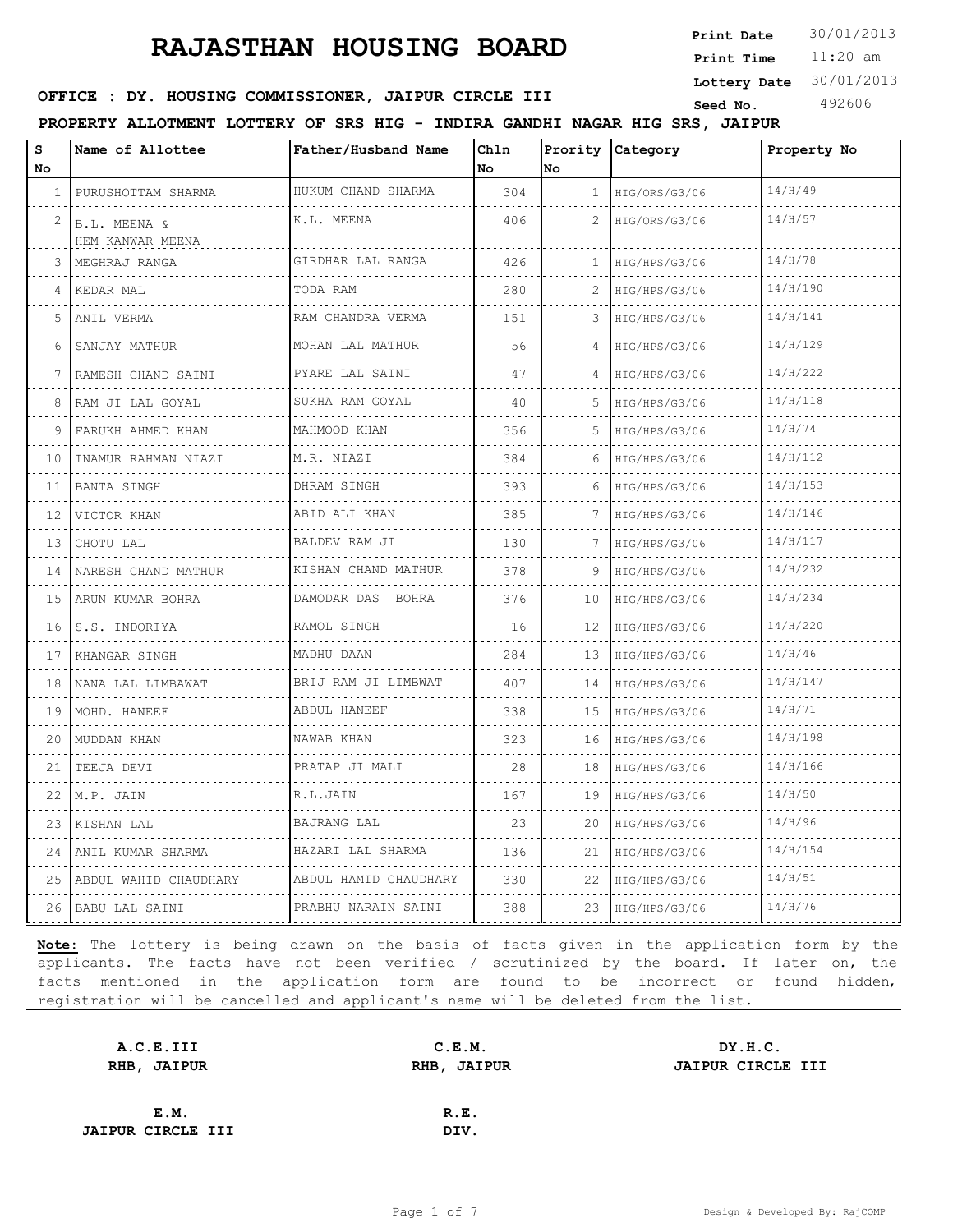11:20 am **Print Time Print Date**  $30/01/2013$ 

**Lottery Date** 30/01/2013

**SEED : DY. HOUSING COMMISSIONER, JAIPUR CIRCLE III** Seed No. 492606

**PROPERTY ALLOTMENT LOTTERY OF SRS HIG - INDIRA GANDHI NAGAR HIG SRS, JAIPUR**

| S<br>No. | Name of Allottee                                | Father/Husband Name            | Chln<br>No | Prority<br>lno. | Category           | Property No |
|----------|-------------------------------------------------|--------------------------------|------------|-----------------|--------------------|-------------|
| 27       | PUKHRAJ CHAUDHARY                               | BASTI RAM CHAUDHARY            | 182        | 24              | HIG/HPS/G3/06      | 14/H/208    |
| 28       | DINESH HARSH                                    | .<br>RAM CHANDRA HARSH         | 352        | 25              | .<br>HIG/HPS/G3/06 | 14/H/116    |
| 29       | DEVANAND ACHARAYA                               | .<br>VISHNU DUTTA ACHARAYA     | 463        | 27              | HIG/HPS/G3/06      | 14/H/206    |
| 30       | ABDUL KAYYUM                                    | ILHAI BAKSH                    | 355        | 28              | HIG/HPS/G3/06      | 14/H/135    |
| 31       | SHRI RAM VYAS                                   | .<br>GOPI KISAN VYAS           | 248        | 29              | .<br>HIG/HPS/G3/06 | 14/H/125    |
| 32       | RAKESH KUMAR JAIN                               | MANGAL RAM JAIN                | 42         | 30              | HIG/HPS/G3/06      | 14/H/72     |
| 33       | H.P. MATHUR                                     | .<br>S.S. MATHUR               | 164        | 31              | HIG/HPS/G3/06      | 14/H/170    |
| 34       | PRADHUMAN SHARMA                                | CHAKRADHAR SHARMA              | 216        | 32              | HIG/HPS/G3/06      | 14/H/213    |
| 35       | PURUSHOTTAM DAS HARSH                           | BADRI DAS HARSH                | 428        | 33              | HIG/HPS/G3/06      | 14/H/139    |
| 36       | LABHCHANDRA LAKHERA                             | .<br>HEMER LAL LAKHERA         | 421        | 34              | HIG/HPS/G3/06      | 14/H/210    |
| 37       | PURUSHOTTAM DAS ACHARAYA                        | RIKHAB DAS ACAHRAYA            | 427        | 35              | HIG/HPS/G3/06      | 14/H/53     |
| 38       | FAIZUL REHMAN                                   | SHAKHIUL REHMAN                | 265        | 36              | HIG/HPS/G3/06      | 14/H/209    |
| 39       | PURUSHOTTAM DUTT PUROHIT                        | <u>.</u><br>BHEEM DUTT PUROHIT | 386        | 37              | HIG/HPS/G3/06      | 14/H/98     |
| 40       | SITA RAM VERMA                                  | RAM NARAIN VERMA               | 200        | 38              | HIG/HPS/G3/06      | 14/H/95     |
| 41       | MOHAMMED ALI                                    | HASAN ALI                      | 309        | 40              | .<br>HIG/HPS/G3/06 | 14/H/159    |
| 42       | GAYATRI DUTT SHARMA &<br>JETENDER KUMARI SHARMA | JOHERI LAL &                   | 170        | 41              | HIG/HPS/G3/06      | 14/H/178    |
| 43       | GURUDUTT PUROHIT                                | KRISHAN PUROHIT                | 26         | 42              | HIG/HPS/G3/06      | 14/H/59     |
| 44       | MOTI LAL SHARMA<br>.                            | REWAR RAM SHARMA<br>.          | 253        | 43              | HIG/HPS/G3/06      | 14/H/202    |
| 45       | GANESH DAS ACHARAYA                             | KRISHNA ACHARAYA<br><u>.</u>   | 294        | 44              | HIG/HPS/G3/06      | 14/H/92     |
| 46       | JYOTI SWAROOP SHARMA                            | CHAND KARAN SHARMA             | 171        | 45              | HIG/HPS/G3/06      | 14/H/158    |
| 47       | CHANDRA PRAKASH PUROHIT<br>.                    | DAU DAYAL PUROHIT              | 19         | 46              | HIG/HPS/G3/06      | 14/H/225    |
| 48       | KAILASH CHAND RANGWANI                          | TEJ RAJ JI                     | 229        | 47              | HIG/HPS/G3/06      | 14/H/221    |
| 49       | KARTAR SINGH                                    | DAMODAR SINGH                  | 166        | 48              | HIG/HPS/G3/06      | 14/H/200    |
| 50       | KAILASH JOSHI &<br>ROOP KAUR                    | SHAMBHU LAL JOSHI &            | 4          | 49              | HIG/HPS/G3/06      | 14/H/180    |
|          | 51 BHAGWAN SINGH                                | GAINDA LAL                     | 337        | 50              | HIG/HPS/G3/06      | 14/H/191    |

| A.C.E.III                |      | DY.H.C.               |
|--------------------------|------|-----------------------|
| RHB, JAIPUR              |      | JAIPUR CIRCLE III     |
|                          |      |                       |
|                          | R.E. |                       |
| <b>JAIPUR CIRCLE III</b> | DIV. |                       |
|                          |      | C.E.M.<br>RHB, JAIPUR |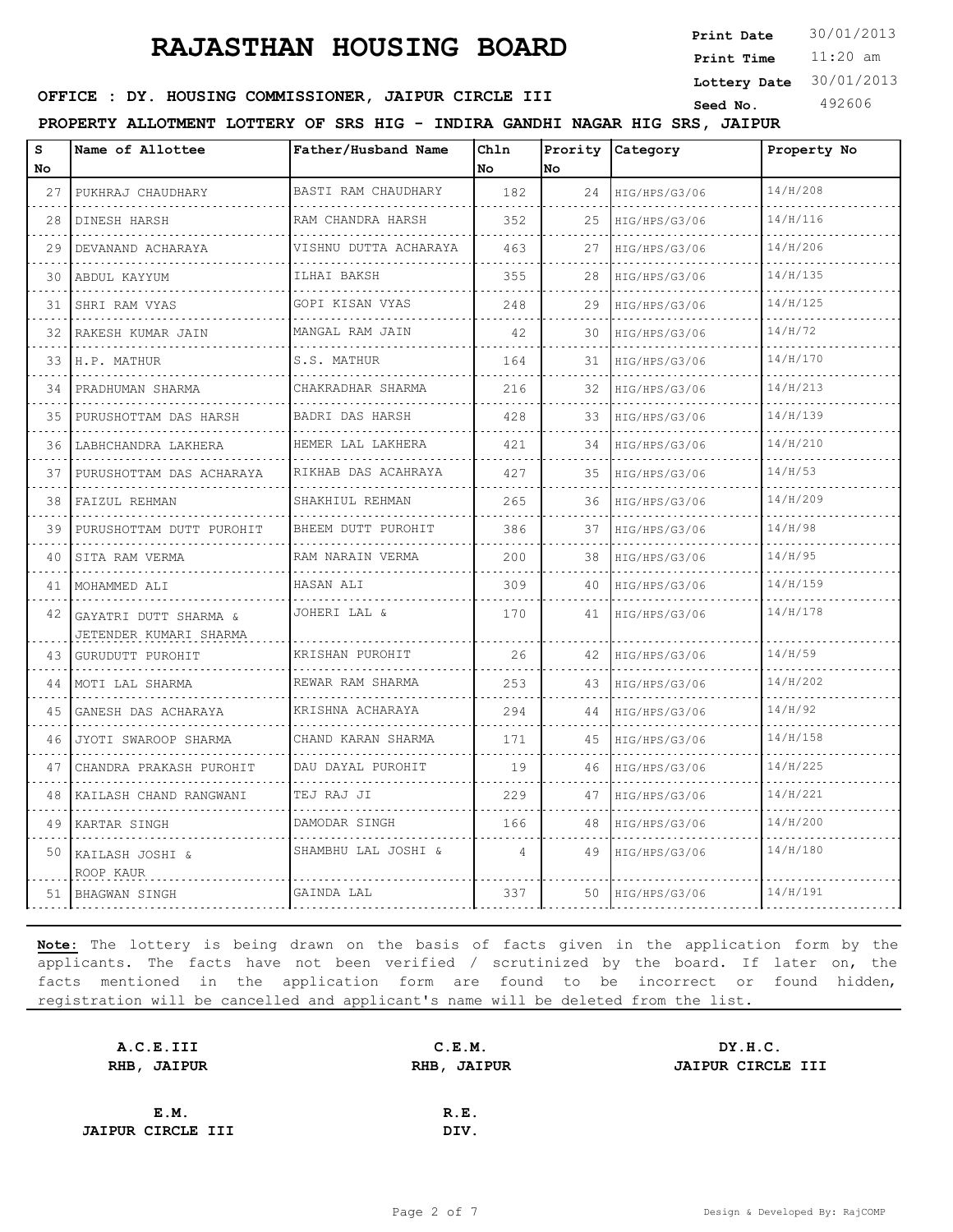11:20 am **Print Time Print Date**  $30/01/2013$ 

**Lottery Date** 30/01/2013

### **SEED : DY. HOUSING COMMISSIONER, JAIPUR CIRCLE III** Seed No. 492606

**PROPERTY ALLOTMENT LOTTERY OF SRS HIG - INDIRA GANDHI NAGAR HIG SRS, JAIPUR**

| s  | Name of Allottee       | Father/Husband Name          | Ch1n |         | Prority Category   | Property No |
|----|------------------------|------------------------------|------|---------|--------------------|-------------|
| No |                        |                              | No   | No      |                    |             |
| 52 | SANWAR LAL             | RATAN LAL                    | 57   | 51      | HIG/HPS/G3/06      | 14/H/40     |
| 53 | MANOHAR LAL YADAV      | CHUNNI LAL YADAV             | 321  | 52      | HIG/HPS/G3/06      | 14/H/54     |
| 54 | KAMLESH PUROHIT        | OM KAR LAL PUROHIT<br>.      | 143  | 53      | HIG/HPS/G3/06      | 14/H/48     |
| 55 | MUKTA ARORA            | SANJAY ARORA<br>.            | 107  | 54      | HIG/HPS/G3/06      | 14/H/87     |
| 56 | HARISH CHAND MATHUR    | RAM CHAND MATHUR             | 168  | 55      | HIG/HPS/G3/06      | 14/H/214    |
| 57 | N.K. AGARWAL           | OM PRAKASH                   | 308  | 56      | HIG/HPS/G3/06      | 14/H/172    |
| 58 | JAI PRAKASH GOTHWAL    | DEVI LAL GOTHWAL<br>.        | 160  | 57      | HIG/HPS/G3/06      | 14/H/122    |
| 59 | RAVINDRA KALLA         | DHARM NARAYAN SHARMA<br>.    | 261  | 58      | HIG/HPS/G3/06      | 14/H/192    |
| 60 | LAXMI NARAYAN VYAS     | SHANKAR LAL VYAS             | 209  | 59      | HIG/HPS/G3/06      | 14/H/231    |
| 61 | SANGEETA MATHUR        | CHANDRA MOHAN MATHUR<br>.    | 20   | 60.     | HIG/HPS/G3/06      | 14/H/219    |
| 62 | YOGESH KUMAR DAVE<br>. | JUGAL KISHORE DAVE           | 372  | 61      | HIG/HPS/G3/06      | 14/H/42     |
| 63 | <b>BANSH RAJ</b>       | JAMMU RAM                    | 234  | 62      | HIG/HPS/G3/06      | 14/H/80     |
| 64 | TEJ PAL SAINI          | CHHOTE LAL SAINI<br><u>.</u> | 104  | 63      | HIG/HPS/G3/06<br>. | 14/H/156    |
| 65 | ANIL P. BHORA<br>.     | PARAS RAM BHORA<br>.         | 185  | .<br>64 | HIG/HPS/G3/06<br>. | 14/H/91     |
| 66 | NARAIN LAL             | SITA RAM                     | 2.32 | 65      | HIG/HPS/G3/06      | 14/H/162    |
| 67 | BHAIRU DAS VAISHNAV    | PREM DAS VAISHNAV            | 33   | 66      | HIG/HPS/G3/06      | 14/H/215    |
| 68 | NAND KISHORE           | MADHO LAL JI<br>.            | 109  | 67      | HIG/HPS/G3/06      | 14/H/126    |
| 69 | MOHAN LAL BORA         | JETHMAL JI BORA              | 70   | 68      | HIG/HPS/G3/06      | 14/H/144    |
| 70 | BADRI NARAYAN JOSHI    | PRABHU DAYAL JOSHI<br>.      | 189  | 69      | HIG/HPS/G3/06<br>. | 14/H/66     |
| 71 | BADRI LAL              | GANGA RAM                    | 127  | 70      | HIG/HPS/G3/06      | 14/H/205    |
| 72 | AHMED NOOR KHAN        | DEVI SAHAI KHAN              | 260  | 71      | HIG/HPS/G3/06      | 14/H/163    |
| 73 | CHAND RATAN ACHARAYA   | RIKHAB DASS ACHARAYA         | 237  | 72      | HIG/HPS/G3/06<br>. | 14/H/182    |
| 74 | SHRI KRISHAN KALLA     | DEVI SHARAN KALLA            | 169  | 73      | HIG/HPS/G3/06      | 14/H/161    |
| 75 | AMJAD AHMED            | ABDUL SABOOR                 | 225  | 74      | HIG/HPS/G3/06      | 14/H/197    |
| 76 | RAM SWAROOP SHARMA     | MANGI LAL SHARMA             | 154  | 75      | HIG/HPS/G3/06      | 14/H/230    |
|    | 77 FAKIR MOHAMMAD      | NOOR MOHAMMAD                | 186  | 76      | HIG/HPS/G3/06      | 14/H/101    |

| A.C.E.III                |      | DY.H.C.               |
|--------------------------|------|-----------------------|
| RHB, JAIPUR              |      | JAIPUR CIRCLE III     |
|                          |      |                       |
|                          | R.E. |                       |
| <b>JAIPUR CIRCLE III</b> | DIV. |                       |
|                          |      | C.E.M.<br>RHB, JAIPUR |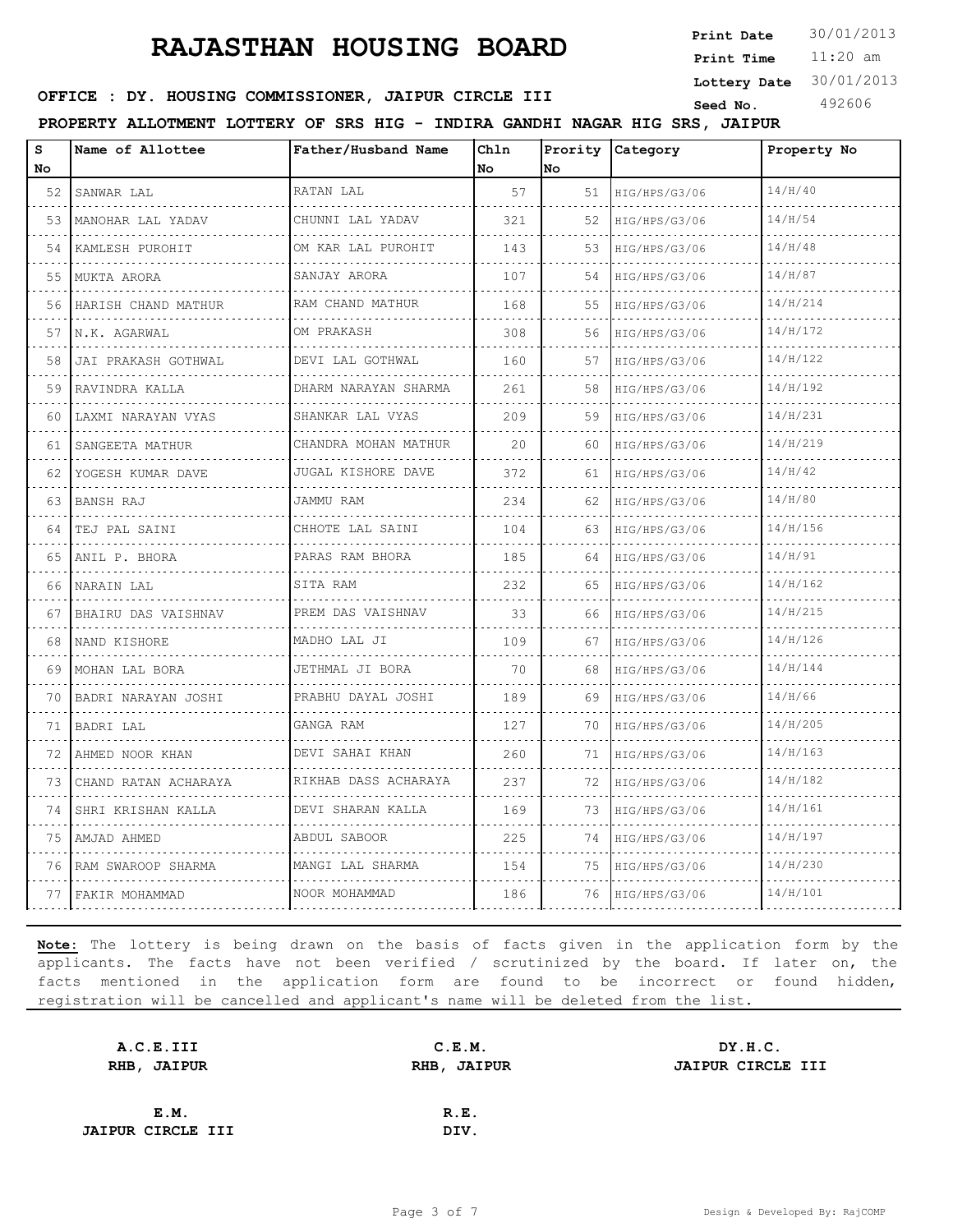11:20 am **Print Time Print Date**  $30/01/2013$ 

**Lottery Date** 30/01/2013

### **SEED : DY. HOUSING COMMISSIONER, JAIPUR CIRCLE III** Seed No. 492606

**PROPERTY ALLOTMENT LOTTERY OF SRS HIG - INDIRA GANDHI NAGAR HIG SRS, JAIPUR**

| S<br>No | Name of Allottee                      | Father/Husband Name       | Chln<br>No | Prority<br>lno.                   | Category           | Property No |
|---------|---------------------------------------|---------------------------|------------|-----------------------------------|--------------------|-------------|
| 78      | RAJENDRA PRAKASH H MATHUR             | HARAKRAJ MATHUR           | 67         | 77                                | HIG/HPS/G3/06      | 14/H/227    |
| 79      | MANOHAR LAL KALWAR                    | .<br>MOOL CHAND JI KALWAR | 480        | $\sim$ $\sim$ $\sim$ $\sim$<br>78 | .<br>HIG/HPS/G3/06 | 14/H/168    |
| 80      | AVINASH JHA                           | .<br>RAJ KUMAR JHA        | 12         | 79                                | .<br>HIG/HPS/G3/06 | 14/H/100    |
| 81      | PYARE LAL VERMA                       | B.C. VERMA                | 347        | 80                                | HIG/HPS/G3/06      | 14/H/160    |
| 82      | BHERA RAM                             | .<br>HEERA RAM JI         | 222        | 81                                | HIG/HPS/G3/06      | 14/H/103    |
| 83      | .<br>MEENA DEVI                       | .<br>SHISHUPAL SINGH      | 10         | 82                                | .<br>HIG/HPS/G3/06 | 14/H/60     |
| 84      | MAHENDRA KUMAR ACHARYA                | DEVI PRASAD ACHARYA       | 111        | 83                                | HIG/HPS/G3/06      | 14/H/52     |
| 85      | SHANTA MATHUR                         | P.C. MATHUR<br>.          | 368        | 84                                | HIG/HPS/G3/06      | 14/H/107    |
| 86      | .<br>LOKESH CHAND JOSHI               | UMA SHANKAR JOSHI         | 215        | 85                                | .<br>HIG/HPS/G3/06 | 14/H/47     |
| 87      | JAITAL DEVI                           | M.L. VISHNOI              | 292        | 86                                | HIG/HPS/G3/06      | 14/H/204    |
| 88      | OM PRAKASH                            | BADRI LAL                 | 457        | 87                                | HIG/HPS/G3/06<br>. | 14/H/55     |
| 89      | NIHAL SINGH                           | RAM SINGH                 | 87         | 88                                | HIG/HPS/G3/06      | 14/H/85     |
| 90      | AMBA RAM PRAJAPAT                     | SHIV LAL PRAJAPAT<br>.    | 13         | 89                                | HIG/HPS/G3/06<br>. | 14/H/67     |
| 91      | SHREE KANT SHARMA                     | CHHAGAN LAL SHARMA<br>.   | 46         | 90                                | HIG/HPS/G3/06      | 14/H/187    |
| 92      | TULSI RAM                             | KISHAN LAL                | 8          | 91                                | HIG/HPS/G3/06      | 14/H/70     |
| 93      | KANCHAN KUMAR MATHUR                  | SHYAM LAL MATHUR<br>.     | 282        | 92                                | HIG/HPS/G3/06      | 14/H/167    |
| 94      | SHASHI KUMAR PUROHIT &<br>PREM KUMARI | ASKARAN PUROHIT &         | 3          | 93                                | HIG/HPS/G3/06      | 14/H/189    |
| 95      | SHANKAR SINGH CHAUHAN                 | BHOOR SINGH CHAUHAN       | 437        | 94                                | HIG/HPS/G3/06<br>. | 14/H/97     |
| 96      | ABDUL GAFOOR                          | ABDUL SHAKOOR             | 125        | 95                                | HIG/HPS/G3/06      | 14/H/211    |
| 97      | PRITHVI SINGH SHEKHAWAT               | KARAN SINGH SHEKHAWAT     | 300        | 96                                | HIG/HPS/G3/06      | 14/H/171    |
| 98      | JAI VALLABH VYAS &<br>MEENA VYAS      | RAM VALLABH VYAS &        | 399        | 97                                | HIG/HPS/G3/06      | 14/H/81     |
| 99      | BHAWANI SINGH BEHRA                   | JAGRAM BEHRA<br>.         | 6          | 98.                               | HIG/HPS/G3/06<br>. | 14/H/233    |
| 100     | SHIV KUMAR VYAS                       | RAKESH KUMAR VYAS<br>.    | 394        | 99                                | HIG/HPS/G3/06      | 14/H/175    |
| 101     | JORA RAM VISHNOI                      | PUKHRA RAM JI             | 221        | 100                               | HIG/HPS/G3/06      | 14/H/94     |
|         | 102 RAJESH KUMAR MEROTHA              | KISHAN LAL                | 346        | 101                               | HIG/HPS/G3/06      | 14/H/138    |

| A.C.E.III                | C.E.M. | DY.H.C.           |
|--------------------------|--------|-------------------|
| RHB, JAIPUR              |        | JAIPUR CIRCLE III |
|                          |        |                   |
| E.M.                     | R.E.   |                   |
| <b>JAIPUR CIRCLE III</b> | DIV.   |                   |
|                          |        | RHB, JAIPUR       |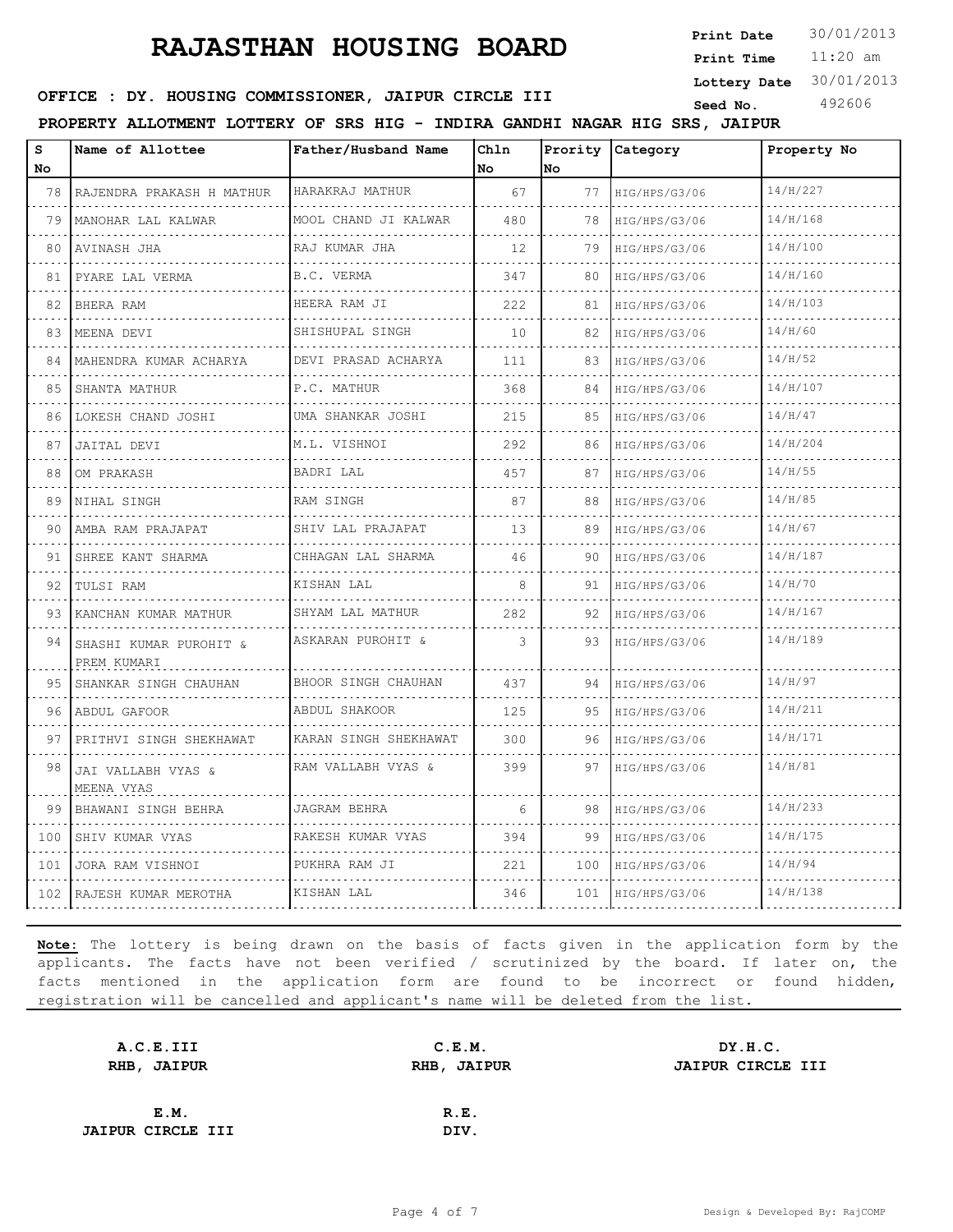11:20 am **Print Time Print Date**  $30/01/2013$ 

**Lottery Date** 30/01/2013

### **SEED : DY. HOUSING COMMISSIONER, JAIPUR CIRCLE III** Seed No. 492606

**PROPERTY ALLOTMENT LOTTERY OF SRS HIG - INDIRA GANDHI NAGAR HIG SRS, JAIPUR**

| s<br>No          | Name of Allottee                            | Father/Husband Name          | Chln<br>No.  | No. | Prority Category | Property No |
|------------------|---------------------------------------------|------------------------------|--------------|-----|------------------|-------------|
| 103              | PERMA NAND                                  | RAM DEEN                     | 59           | 102 | HIG/HPS/G3/06    | 14/H/115    |
| .<br>104         | .<br>CHHANWAR LAL                           | BHANWAR LAL                  | 52           | 103 | HIG/HPS/G3/06    | 14/H/38     |
| 105              | SAROJ SHARMA                                | J.P.SHARMA                   | 178          | 104 | HIG/HPS/G3/06    | 14/H/105    |
| .<br>106         | RAJESHWAR LAL NEPALIYA &<br>ANJILA NEPALIYA | SAMPAT LAL JI &              | 133          | 105 | HIG/HPS/G3/06    | 14/H/132    |
| 107              | S.S. CHAUDHARY                              | GANGA RAM CHAUDHARY<br>.     | 350          | 107 | HIG/HPS/G3/06    | 14/H/226    |
| 108              | KRIPA SHANKAR ACHARYA                       | DURGA SHANKER ACHARYA        | 429          | 108 | HIG/HPS/G3/06    | 14/H/114    |
| 109              | DAYA KANT SHARMA                            | CHHAGAN LAL SHARMA           | 41           | 109 | HIG/HPS/G3/06    | 14/H/124    |
| 110<br>.         | SURYA PRAKASH JOSHI                         | MADAN LAL JOSHI              | 62           | 110 | HIG/HPS/G3/06    | 14/H/120    |
| 111              | NASIRUDEEN GAURI                            | GABRUDEEN GAURI              | 55           | 112 | HIG/HPS/G3/06    | 14/H/194    |
| 112<br>.         | RAGHUVEER LAL MEENA                         | RAM CHAND MEENA              | 48           | 113 | HIG/HPS/G3/06    | 14/H/84     |
| 113              | MRIDULA GOSWAMI                             | VIBHAKAR GOSWAMI<br><u>.</u> | 423          | 114 | HIG/HPS/G3/06    | 14/H/37     |
| د د د د د<br>114 | SUNIL BHATI                                 | CHANDMAL BHATI               | 435          | 115 | HIG/HPS/G3/06    | 14/H/41     |
| 115              | MISHRI LAL SAIN                             | SHANKAR LAL SAIN             | $\mathbf{1}$ | 116 | HIG/HPS/G3/06    | 14/H/179    |
| .<br>116         | .<br>GYAN CHAND MATHUR                      | .<br>KISHAN CHAND MATHUR     | 5            | 117 | HIG/HPS/G3/06    | 14/H/195    |
| .<br>117         | MUKESH MATHUR                               | RATAN CHAND MATHUR           | 400          | 118 | HIG/HPS/G3/06    | 14/H/44     |
| 118              | KAILASH CHAND                               | GOPAL RAM                    | 369          | 119 | HIG/HPS/G3/06    | 14/H/134    |
| 119              | CHANDRA SHEKHAR SHARMA                      | .<br>RAJENDRA PRASAD SHARMA  | 370          | 121 | HIG/HPS/G3/06    | 14/H/79     |
| .<br>120         | SURESH MATHUR &<br>MANJU MATHUR             | PRAKASH CHAND &              | 134          | 123 | HIG/HPS/G3/06    | 14/H/86     |
| 121              | SHANKAR LAL SHARMA                          | MOOL CHAND                   | 366          | 124 | HIG/HPS/G3/06    | 14/H/61     |
| 122              | VINIT KALLA                                 | P.N. KALLA                   | 64           | 125 | HIG/HPS/G3/06    | 14/H/106    |
| 123              | BAL KISHORE                                 | MOHAL LAL                    | 24           | 126 | HIG/HPS/G3/06    | 14/H/68     |
| .<br>124         | VISHNA RAM                                  | RANA RAM                     | 100          | 127 | HIG/HPS/G3/06    | 14/H/133    |
| 125              | ACHALPURI GOSWAMI<br>.                      | PARASRAM PURI GOSWAMI        | 152          | 128 | HIG/HPS/G3/06    | 14/H/102    |
| 126              | OM PRAKASH KACHHAWA                         | GOVIND RAM KACHHAWA          | 140          | 130 | HIG/HPS/G3/06    | 14/H/127    |
| 127              | CHANDRA PRAKASH MALVIYA                     | JETHU DAS MALVIYA            | 195          | 131 | HIG/HPS/G3/06    | 14/H/130    |

| C.E.M.      | DY.H.C.           |
|-------------|-------------------|
| RHB, JAIPUR | JAIPUR CIRCLE III |
|             |                   |
| R.E.        |                   |
| DIV.        |                   |
|             |                   |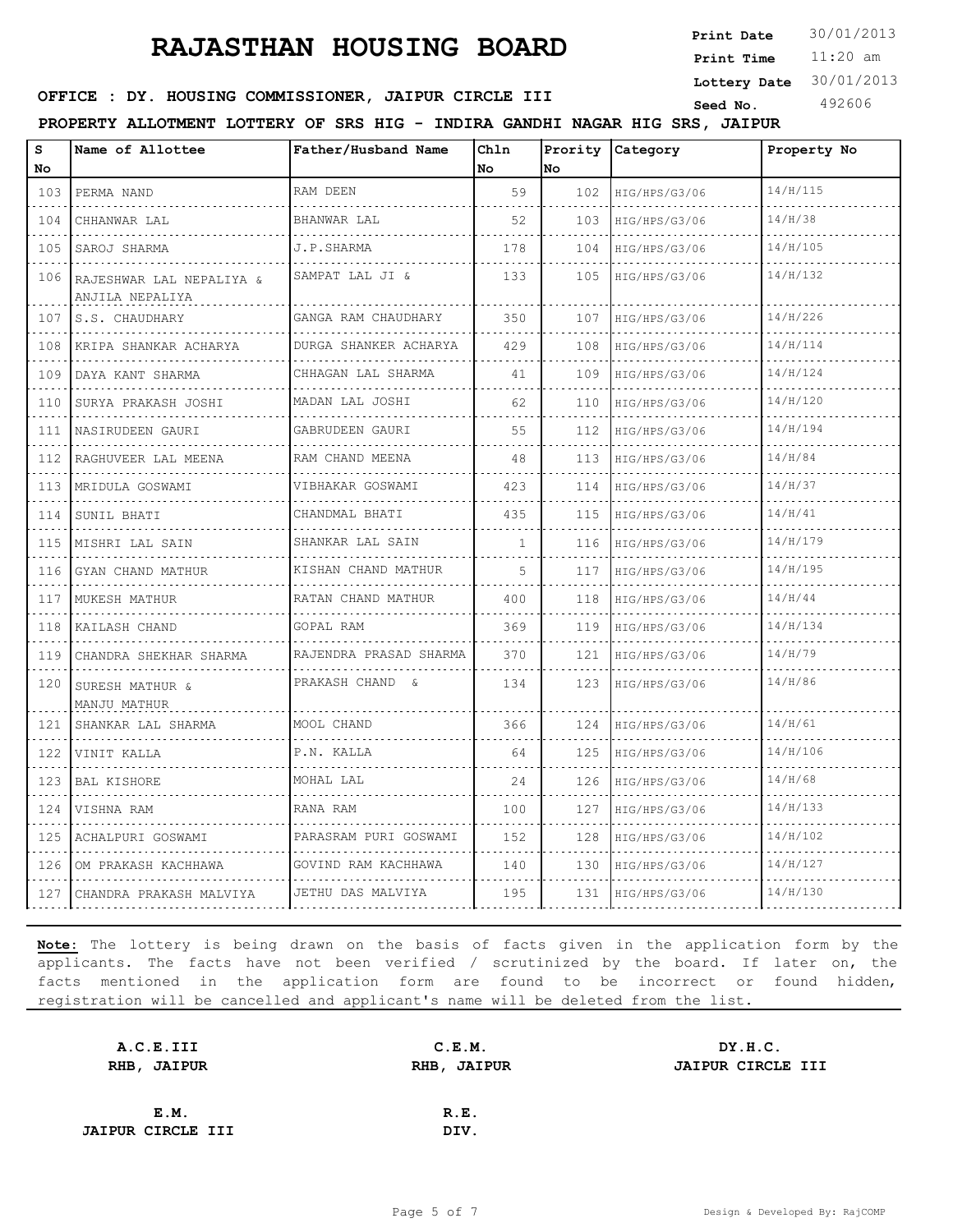11:20 am **Print Time Print Date**  $30/01/2013$ 

**Lottery Date** 30/01/2013

### **SEED : DY. HOUSING COMMISSIONER, JAIPUR CIRCLE III** Seed No. 492606

**PROPERTY ALLOTMENT LOTTERY OF SRS HIG - INDIRA GANDHI NAGAR HIG SRS, JAIPUR**

| S<br>No                            | Name of Allottee                        | Father/Husband Name     | Chln<br>No | No               | Prority Category | Property No |
|------------------------------------|-----------------------------------------|-------------------------|------------|------------------|------------------|-------------|
| 128<br>.                           | GANESH KUMAR ACHARYA                    | MEGHRAJ ACHARYA         | 361        | 132              | HIG/HPS/G3/06    | 14/H/39     |
| 129                                | JITENDRA MATHUR                         | DAU LAL MATHUR<br>.     | 60         | 133              | HIG/HPS/G3/06    | 14/H/176    |
| .<br>130                           | .<br><b>JAIKESH MATHUR</b>              | NERSINGH LAL MATHUR     | 131        | 134              | HIG/HPS/G3/06    | 14/H/56     |
| 131                                | SHRI NARAIN ACHARYA                     | TARA CHAND ACHARYA      | 293        | 136              | HIG/HPS/G3/06    | 14/H/108    |
| .<br>132                           | SHYAMA DEVI SHARMA                      | RAJENDRA KUMAR SHARMA   | 89         | 137<br>$- - - -$ | HIG/HPS/G3/06    | 14/H/43     |
| .<br>133                           | KISHORE KUMAR SHARMA<br>.               | KATU RAM SHARMA         | 279        | 139              | HIG/HPS/G3/06    | 14/H/201    |
| 134                                | MOHD. SHAKEEL OURISHI                   | ABDUL SATTAR            | 129        | 140              | HIG/HPS/G3/06    | 14/H/136    |
| الدائد الدائد<br>135<br>a dia a    | SONA RAM VISHNOI                        | RUPA RAM VISHNOI<br>.   | 31         | 141              | HIG/HPS/G3/06    | 14/H/89     |
| 136                                | SHYAM SINGH DEORA                       | MOHAN SINGH DEORA       | 159        | 142              | HIG/HPS/G3/06    | 14/H/223    |
| 137<br>.                           | GOVIND SINGH                            | DUNGAR SINGH            | 184        | 143              | HIG/HPS/G3/06    | 14/H/199    |
| 138<br>.                           | VISHNU SHANKAR KUMAWAT                  | AMBA LAL KUMAWAT<br>.   | 374        | 144              | HIG/HPS/G3/06    | 14/H/62     |
| 139                                | DINESH KUMAR                            | LAL CHAND JI            | 389        | 145              | HIG/HPS/G3/06    | 14/H/165    |
| 140<br>$\sim$ $\sim$ $\sim$ $\sim$ | JAI PRAKASH PUROHIT                     | GOPAL PUROHIT           | 155        | 147              | HIG/HPS/G3/06    | 14/H/173    |
| 141<br>.                           | ABDUL HAMID                             | ABDUL SHAKOOR<br>.      | 456        | 148              | HIG/HPS/G3/06    | 14/H/140    |
| 142                                | SAMPAT RAJ GOYAL                        | GORDHAN LAL GOYAL       | 455        | 149              | HIG/HPS/G3/06    | 14/H/228    |
| 143                                | SATYA NARAIN MATHUR &<br>SUSHILA MATHUR | GOPAL NARAIN MATHUR &   | 132        | 150              | HIG/HPS/G3/06    | 14/H/157    |
| 144<br>.                           | PUSHPA DEVI                             | DHANNA RAM              | 183        | 151              | HIG/HPS/G3/06    | 14/H/99     |
| 145<br>$\sim$ $\sim$ $\sim$ $\sim$ | DINESH NARAYAN MATHUR                   | PREM NARAYA MATHUR<br>. | 434        | 153              | HIG/HPS/G3/06    | 14/H/65     |
| 146                                | RAVINDRA NATH BORA                      | JAGANNATH BORA          | 377        | 154              | HIG/HPS/G3/06    | 14/H/212    |
| 147<br>.                           | HARI RAM                                | NAGGA RAM               | 144        | 155              | HIG/HPS/G3/06    | 14/H/90     |
| 148<br>$\sim$ $\sim$ $\sim$ $\sim$ | K.L. ATWAL                              | P.R. ATWAL<br>.         | 367        | 156              | HIG/HPS/G3/06    | 14/H/224    |
| 149                                | JUGAL KISHORE JOSHI                     | DEV RAJ JOSHI           | 180        | 157              | HIG/HPS/G3/06    | 14/H/123    |
| 150<br>.                           | PRAKASH CHAND SIPANI                    | MOOL CHAND SIPANI       | 295        | 159              | HIG/HPS/G3/06    | 14/H/119    |
| 151<br>$\sim$ $\sim$ $\sim$ $\sim$ | GANPAT LAL MATHUR                       | SHYAM DAS MATHUR        | 188        | 160              | HIG/HPS/G3/06    | 14/H/69     |
| 152                                | UMESH DEORA                             | AMAR SINGH DEORA<br>.   | 461        | 162              | HIG/HPS/G3/06    | 14/H/142    |
| 153                                | BRIJ MOHAN VERMA                        | BIHARI LAL VERMA        | 9          | 163              | HIG/HPS/G3/06    | 14/H/181    |

| A.C.E.III                | C.E.M. | DY.H.C.                  |
|--------------------------|--------|--------------------------|
| RHB, JAIPUR              |        | <b>JAIPUR CIRCLE III</b> |
|                          |        |                          |
| E.M.                     | R.E.   |                          |
| <b>JAIPUR CIRCLE III</b> | DIV.   |                          |
|                          |        | RHB, JAIPUR              |